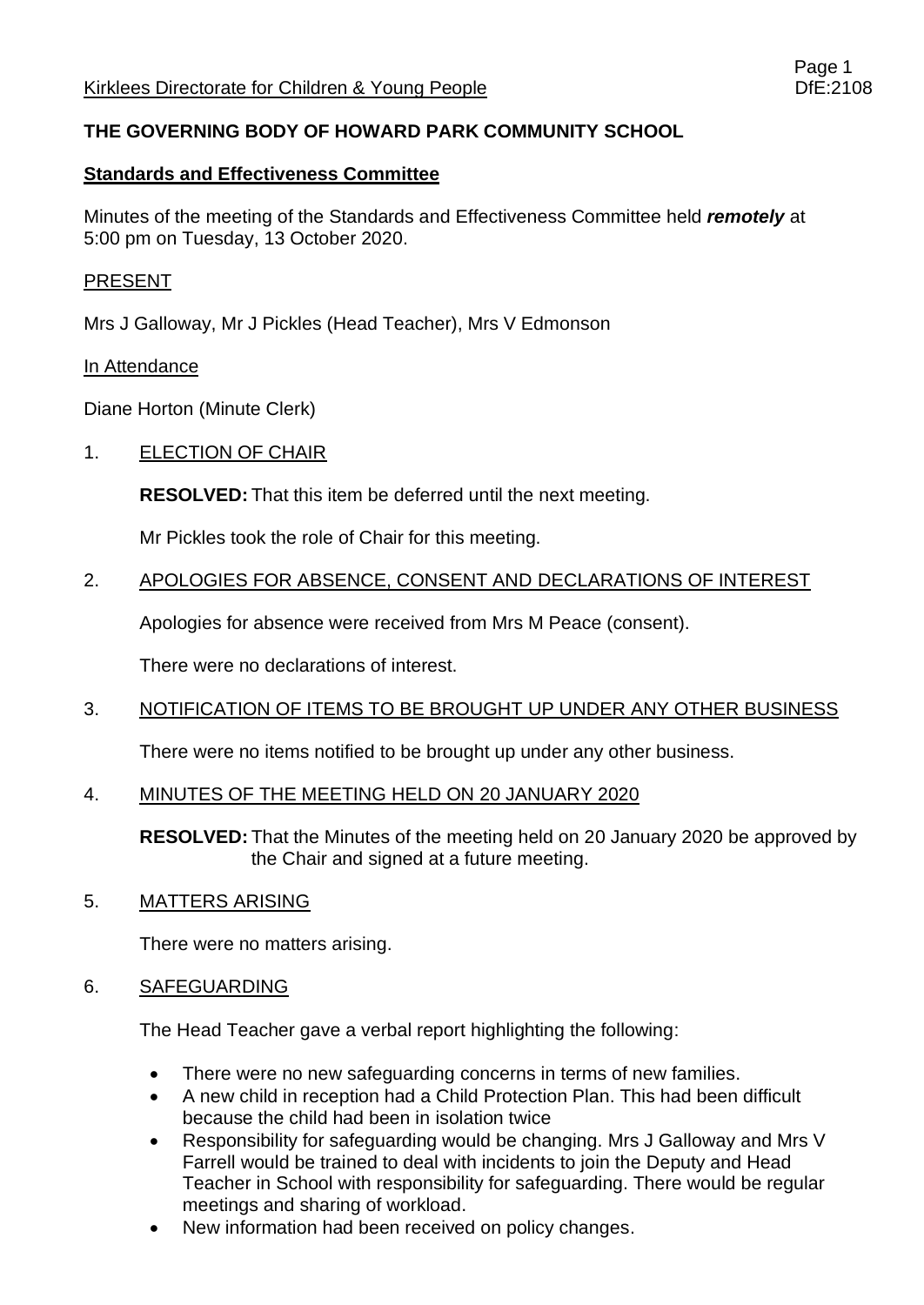## 7. UPDATE ON PUPILS RETURNING TO SCHOOL

The Head teacher reported that pupils had settled in well and adapted to the new procedures. There was some concern for staff at the moment as they were spending more time looking after pupil wellbeing and this was an increase on their workload. Creating home learning material was also time consuming, there was no easy solution to this.

Mrs Galloway added that staff had thought about creating a questionnaire designed to pinpoint any issues for concern. Governors felt the School could do something specific to investigate issues. It was important for staff to be in good health as this impacted on the children.

It was noted that the Head Teacher welcomed staff coming to talk to him about their concerns before these became serious issues. Mrs Galloway added that mental health was a real concern in the School.

### 8. HOME LEARNING PLANS AND PROVISION

Home learning was becoming more important in Schools. It was now the legal responsibility of employers and therefore of Governors. Home Learning would be considered at the next full Governing Body meeting.

The School had comprehensive plans in place for home learning. Every class had 14 days of work available, covering English and Maths on a daily basis and topic work such as art and science. The work would be printed off as needed and packs would be hand delivered to pupils.

Other home learning plans in place included:

- Access to spare laptops for pupils.
- Every child having a Howard Park email address.
- Whole classes to log on to Microsoft Teams at 9:30 am for the teacher to outline tasks using videos to explain the work.
- The teacher being contactable by email during the day and responding by email/phone or Microsoft Teams.
- In the afternoon each child would be assigned to a smaller group of about six to go through work.

#### **Q: Has this gone down well?**

**A:** We have asked for feedback. The general consensus is that parents want paper copies, access to teachers plus some online material – mainly what we are providing. It is difficult to know what the issues will be until we actually do it.

#### **Q: When doing a subject like art, what does it actually look like?**

**A:** It varies depending on the teacher. One teacher sent them to work outside to do some PE activities.

It was noted that outdoor physical activities were important for children's mental wellbeing and these could be included in the home learning pack. Mrs Galloway would put something together to provide mental wellbeing activities.

If a teacher became ill and was unable to work during home learning, the work would be covered by the Head Teacher and Deputy Head Teacher.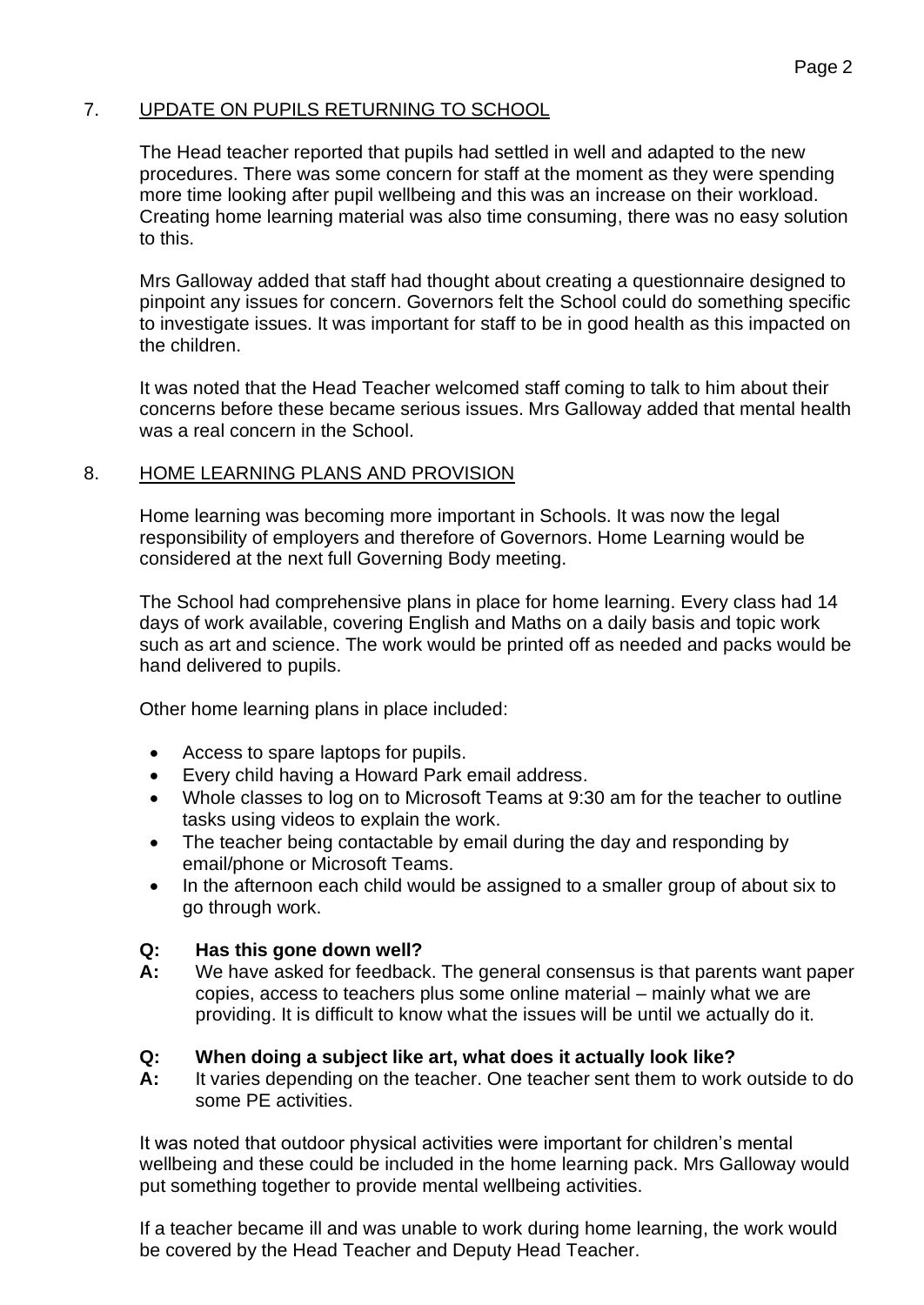The School was also providing work for situations where a small group of individuals were at home. Staff would identify subject topics and provide links to worksheets that pupils could access at home, for example using 'White Rose Maths'. This would require less teacher interaction.

## **Q: Is there an opportunity for teachers to have some interaction online?**

**A:** Yes. Teachers do phone pupils at home for a chat. They don't want them to feel isolated.

A Governor commented that it all sounded exhausting.

The Head Teacher continued to explain that it was important to keep the learning going but if parents would not help pupils to access it, there was not a lot the School could do. A take-up of 50-60% was expected. Families who had not engaged so far had been phoned to try and explore how we could help them engage.

# **Q: Do they need a valid reason for not engaging?**

**A:** We are trying to ask for that. But if they choose not to dial in or do the work then there's nothing we can do.

There was a real concern that lack of engagement in education could lead to attendance issues and future social problems with pupils not wanting to be at School.

# 9. CATCH-UP FUNDING, INITIAL PLANS

The School would receive £16,800 catch-up funding from the Government. The specific way of spending had not been decided yet and would be raised at the Governing Body meeting. The School would have to evidence how it was used; one idea was the National Tutoring Programme which delivered individual or small group tuition for pupils who were behind.

## **Q: When will the tutoring take place?**

**A:** Probably after school, via Microsoft Teams.

Another consideration was to use the Deputy Head Teacher for catch-up and pay someone to cover their class.

# 10. CURRICULUM DEVELOPMENTS – READING, PSHE

The School had carried out some work with reading and had purchased a reading assessment scheme. This supported KS2 pupils who were not fluent readers yet. Support staff felt happier with the systems and tasks that were set.

## **Q: How have the parent workshops gone?**

**A:** They were good for the few people who attended.

It was noted that reading ability was important for other areas of learning.

PSHE was considered to be immensely important. From September this year relationships and sex education would be compulsory for pupils. The LA had produced a policy which the school will adopt. This item would be discussed further at the next meeting.